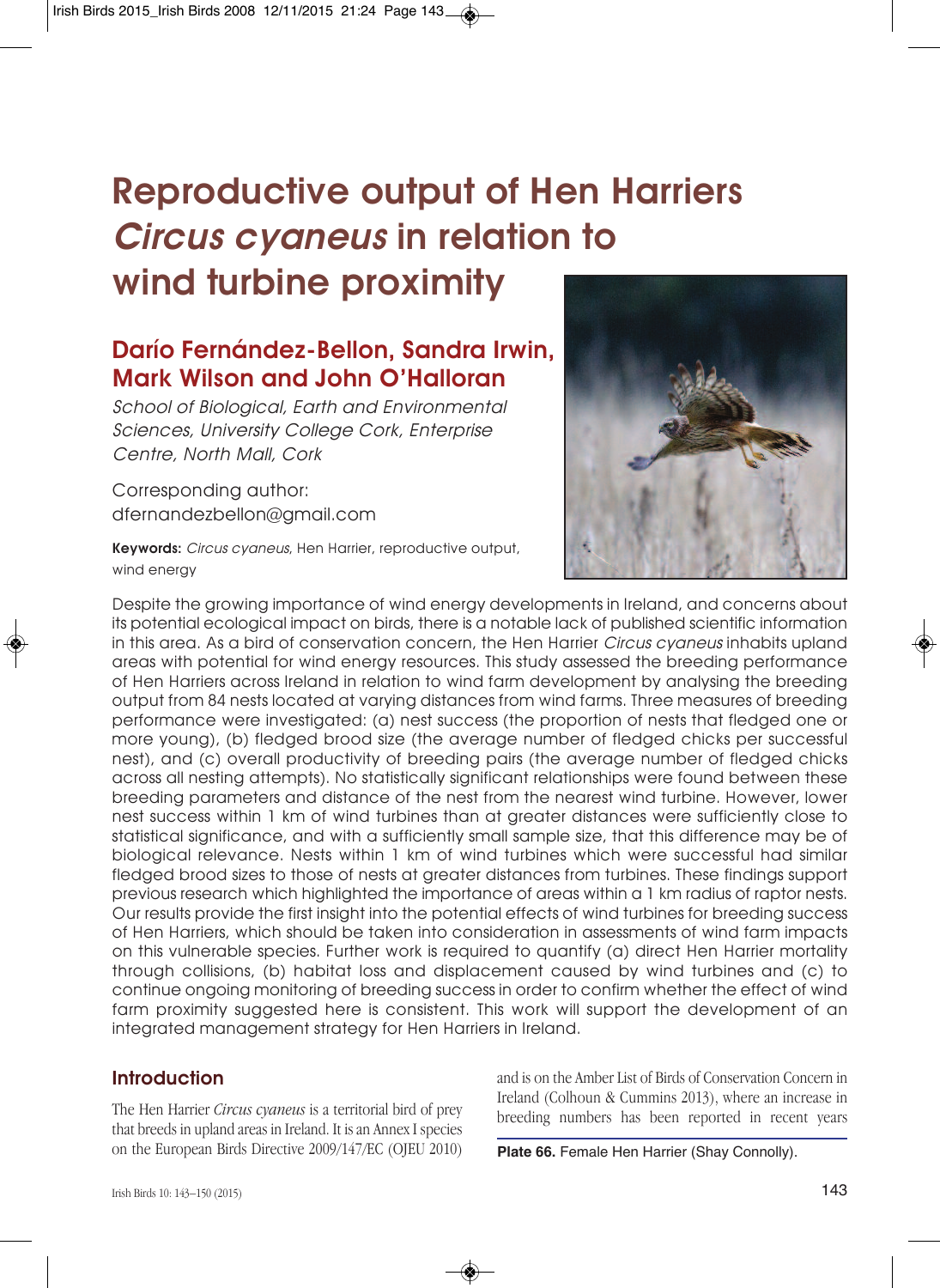(Ruddock *et al.* 2012). However, this increase is possibly an artefact of increased survey effort, and with a population estimate of 128–172 breeding pairs the species remains vulnerable and is rare in the Republic of Ireland (Ruddock *et al.* 2012).

Once common across the Irish uplands, Hen Harrier populations have shown significant fluctuations over time in response to human-related pressures, particularly habitat modification and loss (O'Flynn 1983). Extensive afforestation over the past 60 years has resulted in the loss of large areas of open habitat traditionally used by breeding Hen Harriers (O'Leary *et al.* 2000, Avery & Leslie 2010). This species has responded to these habitat modifications across its range by nesting in young conifer plantations (Norriss *et al.* 2002, Barton *et al.* 2006, Wilson *et al.* 2009). Although this apparent ability to adjust to a changing landscape may allow the species to persist in the short term, research suggests that in some instances these new habitats may prove to be an 'ecological trap' where Hen Harrier productivity is too low to maintain populations in the longer term (Wilson *et al.* 2012). Young conifer plantations provide dense vegetation cover suitable for nesting, but may be associated with higher rates of nest predation or with lower preyavailability in areas surrounding the nest, leading to lower breeding output and a mismatch between the species' habitat preferences and the actual value of these habitats (Wilson *et al*. 2012). Thiscomplex ecological relationship between Hen Harriers and their surroundings, with continuing changes in availability and suitability of their preferred habitats, is further complicated with the recent expansion of wind energyacrossmany upland areas in Ireland.

Renewable energy is a growing component of Ireland's energy supply and wind power in particular is central to the Irish Government's energy production strategy (DCENR 2012). This sector has developed rapidly in recent years with the construction of over 200 onshore wind farms (more than 1,600 individual turbines) across the island of Ireland (IWEA 2014). The contribution of wind energy to the total energy consumption in Ireland increased from 1% in 2000 to 15% in 2012 (Howley *et al.* 2014). Wind energy is commonly recognised as a 'green' power technology that can reduce our dependence on fossil fuels (Leung & Yang 2012). However, there are growing concerns that it may carry an ecological cost, particularly for birds, and there is a pressing need for information on the ecological impacts of wind farms (Drewitt & Langston 2006, De Lucas *et al.* 2007, Stewart *et al.* 2007, Rourke *et al.* 2009). In Ireland, concerns about the effects of wind farms on birds, as well as on other taxa and on the abiotic environment, combined with a lack of robust data have been identified as significant barriers to on-going wind energy development (Rourke *et al.* 2009, Scannell 2011). Despite this, relatively few studies to date have assessed the impacts of

wind farms on birds in Ireland (Percival 2003, Madden & Porter 2007). There is an urgent need to evaluate the potential effects of wind farms on bird populations, particularly Hen Harriers (Irwin *et al.* 2011, Ruddock *et al.* 2012), in order to inform conservation and mitigation measures.

The impacts of wind turbines on birds are not yet fully understood, but it is clear that there is considerable variation across regions and between species (Pearce-Higgins *et al.* 2012, Northrup & Wittemyer 2013, May *et al.* 2015). The potential negative effects of wind turbines on birds include direct mortality caused by collision with turbine blades, and indirect effects such as displacement due to disturbance, loss of foraging or nesting habitat,and barrier effects (Stewart*et al.* 2007, Campedelli *et al.* 2014). Impacts appear to be more significant for populations of long-lived, large bird species with low productivity, particularly rare birds of conservation importance (Drewitt & Langston 2006, Pearce-Higgins *et al.* 2009a). Due to their distribution in habitats that are optimal for wind energy production, Hen Harriers are considered to be highly sensitive to wind farm developments (McCluskie 2015, McGuinness *et al.* 2015). Foraging Hen Harriers have been shown to avoid wind farm infrastructures with displacements of up to 0.5 km from turbines reported (Madders & Whitfield 2006, Pearce‐Higgins *et al.* 2009b, Garvin *et al.* 2011). However, wind turbines are reported not to cause displacement of Hen Harrier nests (Madden & Porter 2007, Robson 2011). Similarly, wind turbines are reported not to influence the location of Montagu's Harrier *Circus pygargus* nests (Hernández-Pliego *et al*. 2015). Although Hen Harrier ecology and behaviour makes for a low level of collision risk, direct mortality resulting from collision with turbines has been recorded in some studies (Whitfield & Madders 2006, Fennelly 2015, McCluskie 2015). While individual effects of wind farms may have only minor ecological effects on a bird species, collectively, a number of effects may be significant and potentially greater than the sum of the individual effects (Masden 2010). Although these impacts have the potential to affect breeding output of some bird species (Martínez-Abraín *et al.* 2012, Northrup & Wittemyer 2013), no work has been published to date, in Ireland or elsewhere, on the effects of wind farm developments on Hen Harrier breeding productivity. Here we study the breeding performance of Hen Harriers in relation to wind farms at sites across Ireland. By analysing data from Hen Harrier territories, located at a range of distances from active wind farms, we aim to (i) assess whether nests located in proximity to wind turbines suffer reduced productivity and, if so, (ii) determine the maximum distance from turbines at which this effect is significant. To our knowledge, this is the first study to assess the effects of wind farms on the breeding performance of Hen Harriers.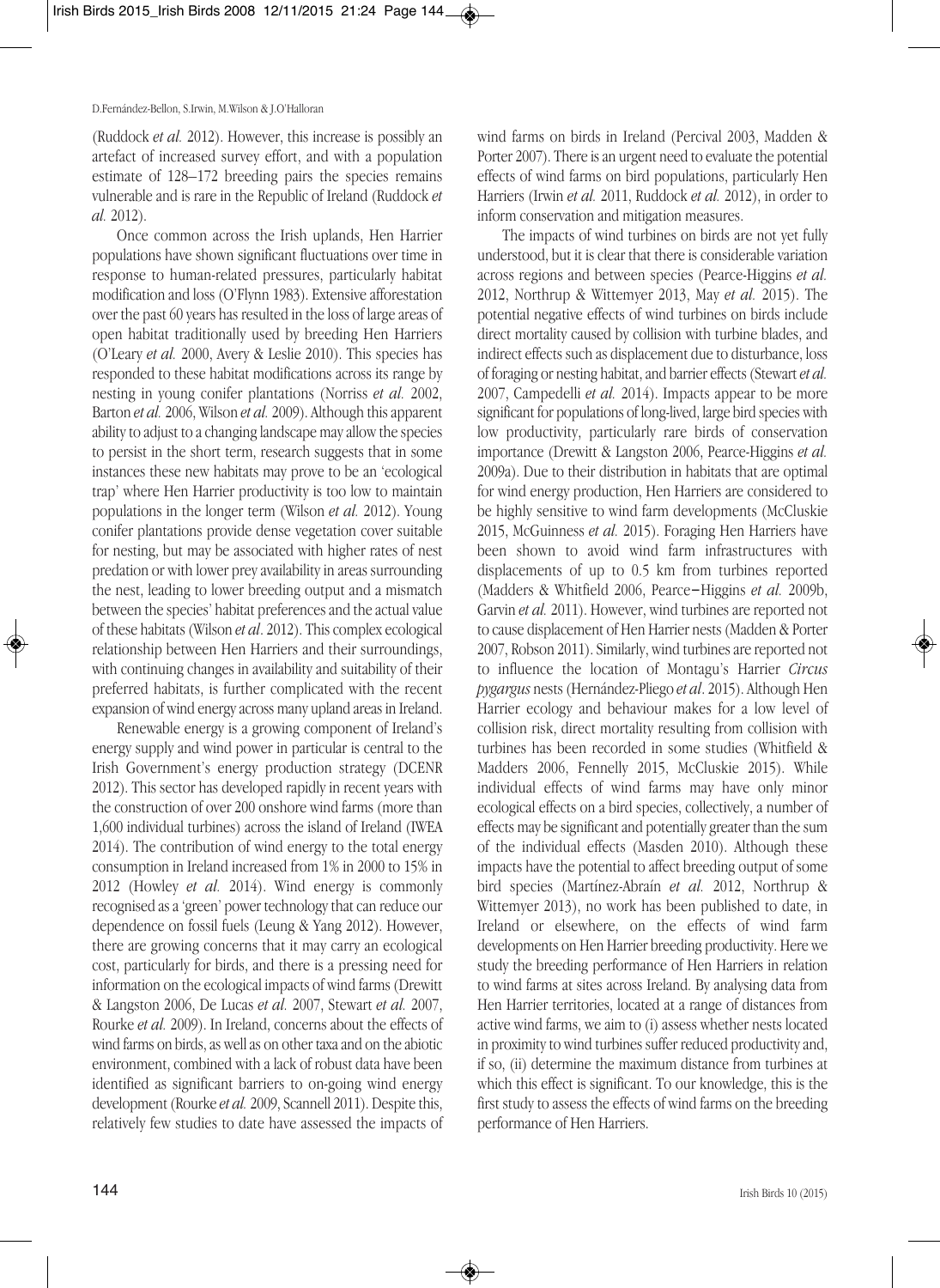**Methods**

Limerick, Tipperary, Clare, Galway, Tyrone and Roscommon). During this period, vantage point watches overlooking areas of suitable habitat were carried out to locate active territories by recording Hen Harrier courtship and territorial behaviours. Further observations of birds engaging in nest building, prey delivery and other nest-associated behaviours were used to identify nest locations. Nests were then regularly monitored by remote observation until the conclusion of the breeding season in order to determine breeding outcome and check for fledged young. All fieldwork was carried out under licence issued by National Parks and Wildlife Service (NPWS).

Data were collected each year between 2007 and 2013 during the Hen Harrier breeding season (April-August) at a selection of sites across the species' Irish range (counties Kerry,

The distance to the nearest wind turbine was calculated for all nests in order to analyse the effect of wind farms on breeding Hen Harriers using ArcMap 10.2 (ESRI). Previous research has indicated that avoidance of wind farms by breeding Hen Harriers may occur within 1 km of turbines (Pearce‐Higgins *et al.* 2009b) and that foraging behaviour of breeding pairs can be influenced by habitat changes at varying distances of 1, 2 and 3 km from the nest (Arroyo *et al.* 2009). To allow for detection of different processes occurring at these scales, nests were grouped according to their distance to the nearest turbine into the following distance bands: 0–1 km, 1–2 km, 2–3 km and >3 km.

Three measures of breeding performance were calculated for each distance band: (a) nest success (the proportion of nests that fledged one ormore young); (b) fledged brood size (the average number of fledged chicks per successful nest); and (c) overall productivity of breeding pairs (the average number of fledged chicks across all nesting attempts. Differences in measures of breeding performance between the different distance bands were analysed using fixed-effect one-way ANOVAs and one-tailed T-tests following examination of the distributions of data to ensure that assumptions of normality and homogeneity of variance were met. Minitab was used for all statistical analyses.

### **Results**

Between 2007 and 2013 a total of 84 Hen Harrier territories across Ireland were monitored, and their breeding outcome determined. Linear distances from these nests to the nearest wind turbine ranged from 0.4 km to 7.0 km. Nest success for all territories monitored was 53.6%, with 45 successfuland 39 failed nests. The mean fledged brood size was  $2.4$  ( $\pm 0.1$  se) chicks per successful nest and mean nest productivity was 1.3  $(\pm 0.2 \text{ se})$  chicks per nesting attempt.

When grouped according to distance from the nearest turbine, nest success was lowest (33.3%) at nests located in



**Plate 67.** Male Hen Harrier (Andy Hay, rspb-images.com)

the  $0-1$  km band ( $n = 9$ ). Nest success was 60.0% in both the 1–2 km ( $n = 20$ ) and 2–3 km ( $n = 20$ ) bands, and 51.4% for nests located at more than  $3 \text{ km}$  from wind turbines (n =  $35$ ) (Figure 1). However, differences between the four distance bands were not statistically significant ( $F_{3,80} = 0.72$ ,  $P =$ 0.542). When the success of nests in the 0–1 km band (nest  $success = 33.3\%)$  was compared with the success of all nests more than 1 km from wind turbines (nest success  $=$  56.0%), the difference approached statistical significance (one-tailed Tvalue = 1.29, df = 82,  $P = 0.10$ ).



**Figure 1.** Mean Hen Harrier nest success rates ( $\pm$  se) from 2007 to 2013 across Ireland, classified by the distance of nests to the nearest wind turbine. Nest success is defined as the proportion of nests that fledged one or more young. Numbers of nests in each distance band are shown within each bar.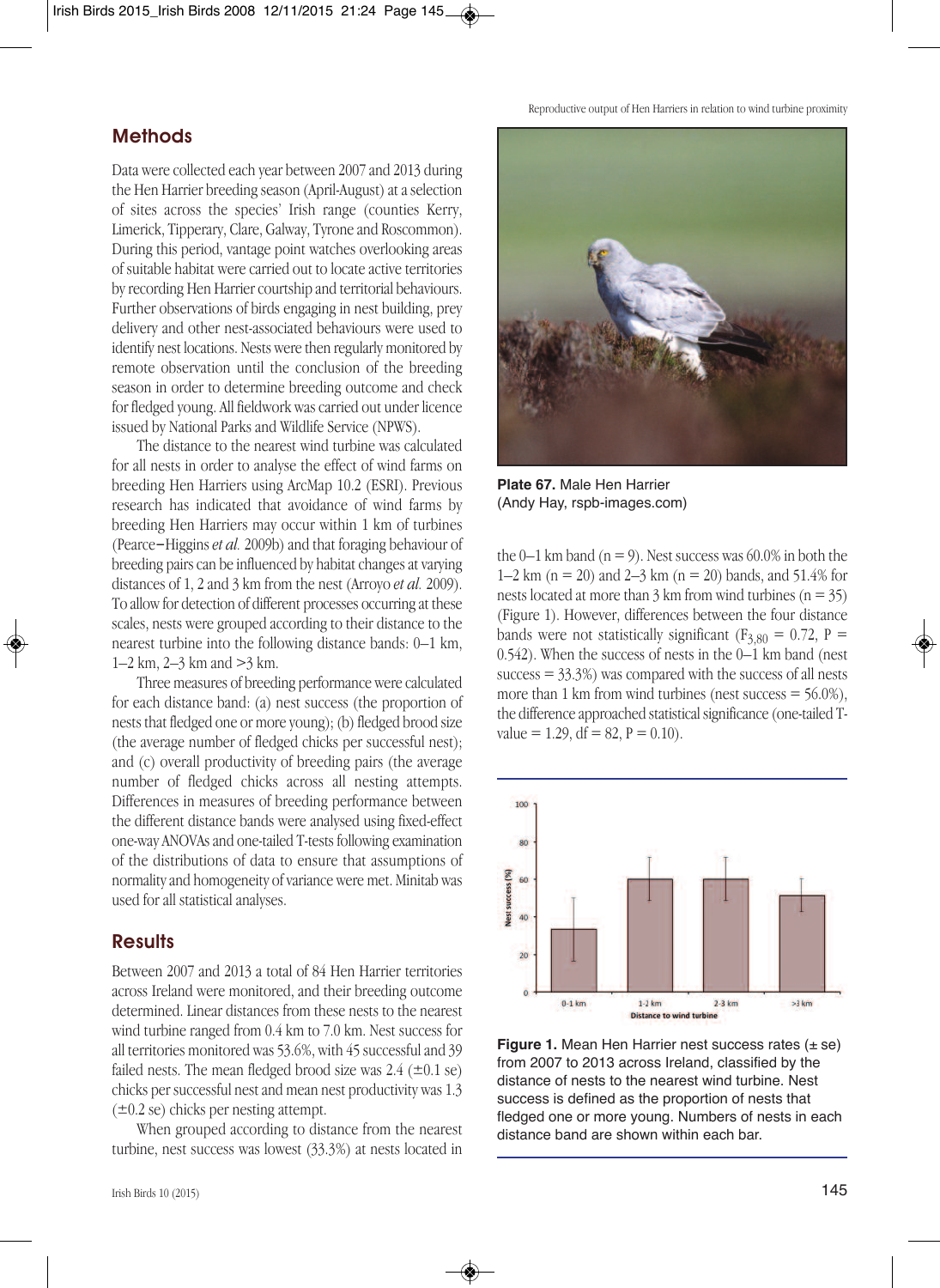There was no significant difference in fledged brood size between distance bands, which ranged from 2.33 to 2.58 chicks per successful nest ( $F_{3,80} = 0.26$ ,  $P = 0.853$ ) (Figure 2). Productivity was lowest for nests closest to wind turbines (0–1 km, 0.78 chicks per nesting attempt) but not statistically different from those nests in the other bands (1.55, 1.35 and 1.23 chicks per nesting attempt at  $1-2$  km,  $2-3$  km and  $>3$ km respectively) (F-value =  $0.68$ , df =  $3$ , P =  $0.566$ ).





### **Discussion**

We found no significant differences between three measures of breeding output from Hen Harrier nests located at different distances from wind turbines. However, non-statistically significant lower nest success rates and productivity were observed within 1 km of active wind turbines. Due to limited availability of data, a consequence of the species' rarity and restrictions on research activities, it is not possible to investigate differences in breeding success at a finer scale. Of the nine nests monitored in the 0–1km band during this study, 33.3% were successful, while nest success in all other distance bands was 56.0% ( $n = 75$ ). Hen Harrier nest success rates vary considerably throughout their range, and are influenced by many external factors, though theyare typically similar or greater than the rates observed in this study for nests located more than 1 km from turbines (Baines & Richardson 2013, McMillan 2014). Relationships between the presence of wind turbines and the breeding success of local

bird populations have been the subject of few investigations to date. From the available literature on this topic it appears that such relationships are species and/ or area specific (Dahl *et al.* 2012, Martínez-Abraín *et al.* 2012, Hatchett *et al.* 2013). Even where impacts on reproductive success are reported, these do not necessarily translate into negative population level effects (Martínez-Abraín *et al.* 2012). However, impacts which of themselves do not impact significantly on a bird species may, when combined with other effects, lead to cumulative negative impacts (Masden 2010, Schaub 2012).

No trend in fledged brood size with increasing distance from wind farms was observed, suggesting that any potential impact of wind turbines on Hen Harrier breeding output is mediated through nest success rather than clutch or brood sizes. The apparent lower productivity (average number of fledglings per nesting attempt) close to turbines in this study, although not statistically significant, may be the result of failed nesting attempts (66.7%), rather than reduced performance of those nests producing fledglings. A similar phenomenon has been reported for a wind farm in Norway in an area occupied by breeding White-tailed Eagles *Haliaeetus albicilla,* where reduced breeding success within 0.5 km of wind turbines was the result of abandonment of territories rather than a reduction in fledged brood size at nests close to turbines (Dahl *et al*. 2012). Although the impacts of wind farms on breeding productivity are recognised as being a crucial determinant of a population level impact (Drewitt & Langston 2006), the scientific literature currently available relates only to impacts on abundance and distribution, while the current study is the first of its kind on the effects on breeding output. Human activities (such as recreation, forestry operations and wind farm development) have been reported to impact on Hen Harriers at distances ranging between 0.5 km and 1 km (Ruddock & Whitfield 2007), while reduced densities of Hen Harriers have sometimes been reported within 0.5 km of active wind turbines (Pearce-Higgins *et al.* 2009b). Research on the spatial ecology of Hen Harriers has shown that foraging females spend most of their time within 1 km of the nest, while males hunt mostly within 2 km of the nest (Arroyo *et al*. 2009, Irwin *et al.* 2012). Therefore, landscape and habitat changes within 1 km of the nest may influence the foraging behaviour of both male and female Hen Harriers, while changes up to 2 km from the nest are more likely to affect males only (Arroyo *et al.* 2014). In the context of the current study this suggests that, if wind farm presence does have an effect on breeding Hen Harriers, this is most likely to affect nests located within 1 km of wind farms, where the overlap between turbines (and associated infrastructure) are the areas used for foraging by breeding birds.

Nest success, productivity and fledged brood size observed in the current study are consistent with those reported for Hen Harriers in other parts of the species' distri-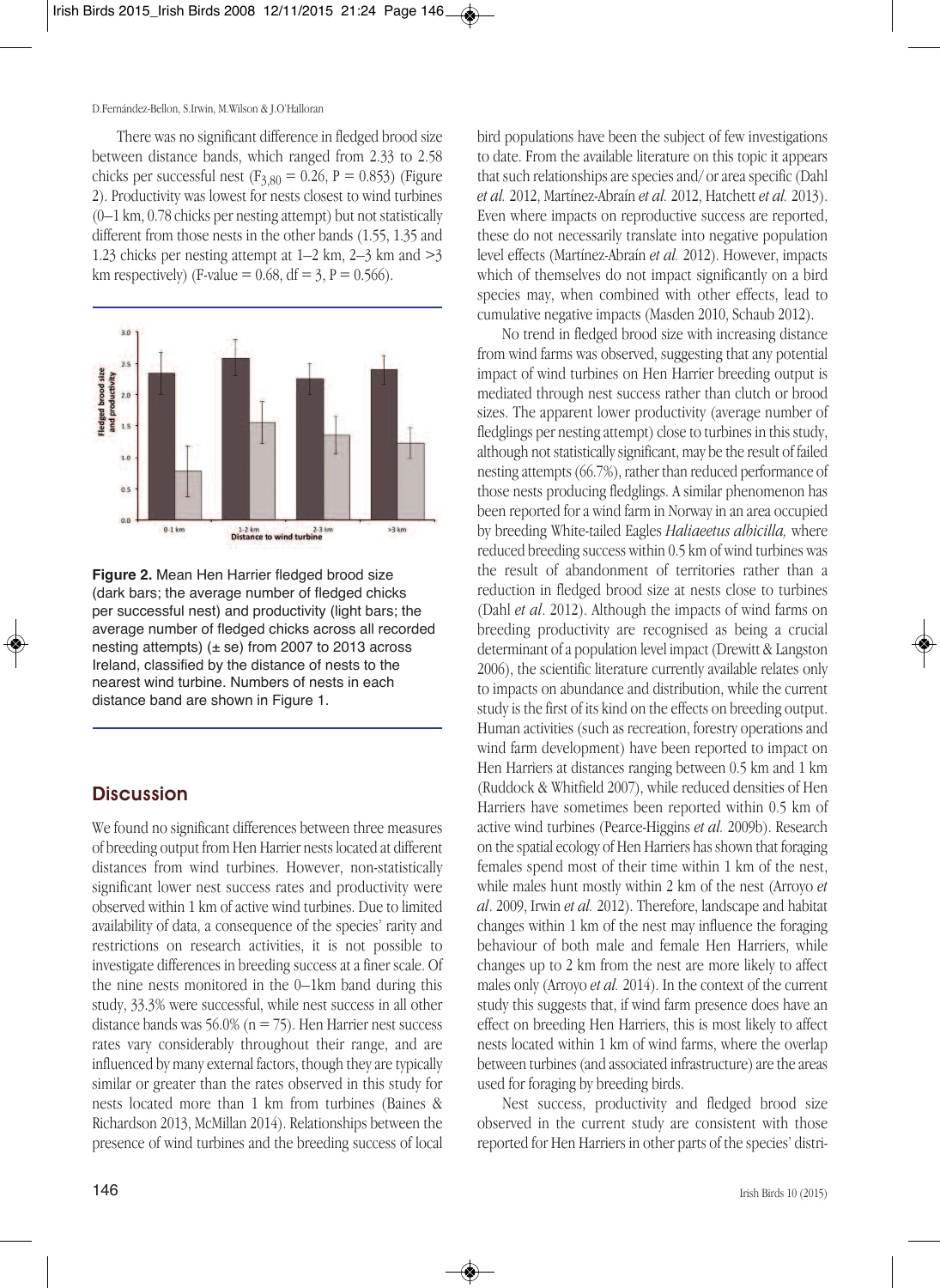

**Plate 68.** Female Hen Harrier (Neill O'Reilly)

bution range (Fielding *et al.* 2011, McMillan 2014). However, considerable variation has been reported in the breeding output of Hen Harrier populations in Scotland (Etheridge *et al*. 1997, Amar *et al.* 2008, Baines *et al.* 2008), England (Natural England 2008), and Ireland (Irwin *et al.* 2011). As a result, establishing clear cause-and-effect relationships regarding Hen Harrier population parameters presents a considerable challenge. In Ireland, geographic variation in breeding output (Irwin e*t al.* 2011) and on-going regional declines (Ruddock *et al.* 2012) may hinder attempts to understand the effects of single variables such as wind farm developments. A further constraint in research on rare species, and raptors in particular, which occur at low densities is that the required sample sizes are often difficult to achieve (Morrison 1988). Although ecological research benefits from studying abundant species or frequent events to understand natural processes, rare species are often of higher ecological, conservation, management and policy interest. This is particularly true of the interaction between Hen Harriers and existing and planned wind farms in the Irish landscape. As the

Irish Birds 10 (2015) **147** 

study of such interactions will typically be based on small sample sizes, the use of a standard set of statistical tools may be difficult or inappropriate, making statistical analyses difficult to obtain where they are most needed (Ellison & Agrawal 2005). Despite using the largest existing data set on breeding Hen Harriers in Ireland, the sample size available for some distance bands in this study was notably small, calling for precautionary interpretation of results. This is of particular importance when interpreting observed differences which, although not statistically significant, may be biologically meaningful (Martínez-Abraín 2008).

Over most of terrestrial Ireland, wind farms tend to be situated at higher elevations than the majority of the surrounding land. This means that their placement is nonrandom with respect to other land uses and habitat types that have been associated with Hen Harrier distribution, breeding activity and nest success. These include commercial forestry (Madders 2003, Wilson *et al.* 2012), heather-dominated habitats (Arroyo *et al.* 2009, Redpath *et al.* 1998) and intensive farmland (Arroyo *et al.* 2009,Wilson *et al.* 2009). It is possible,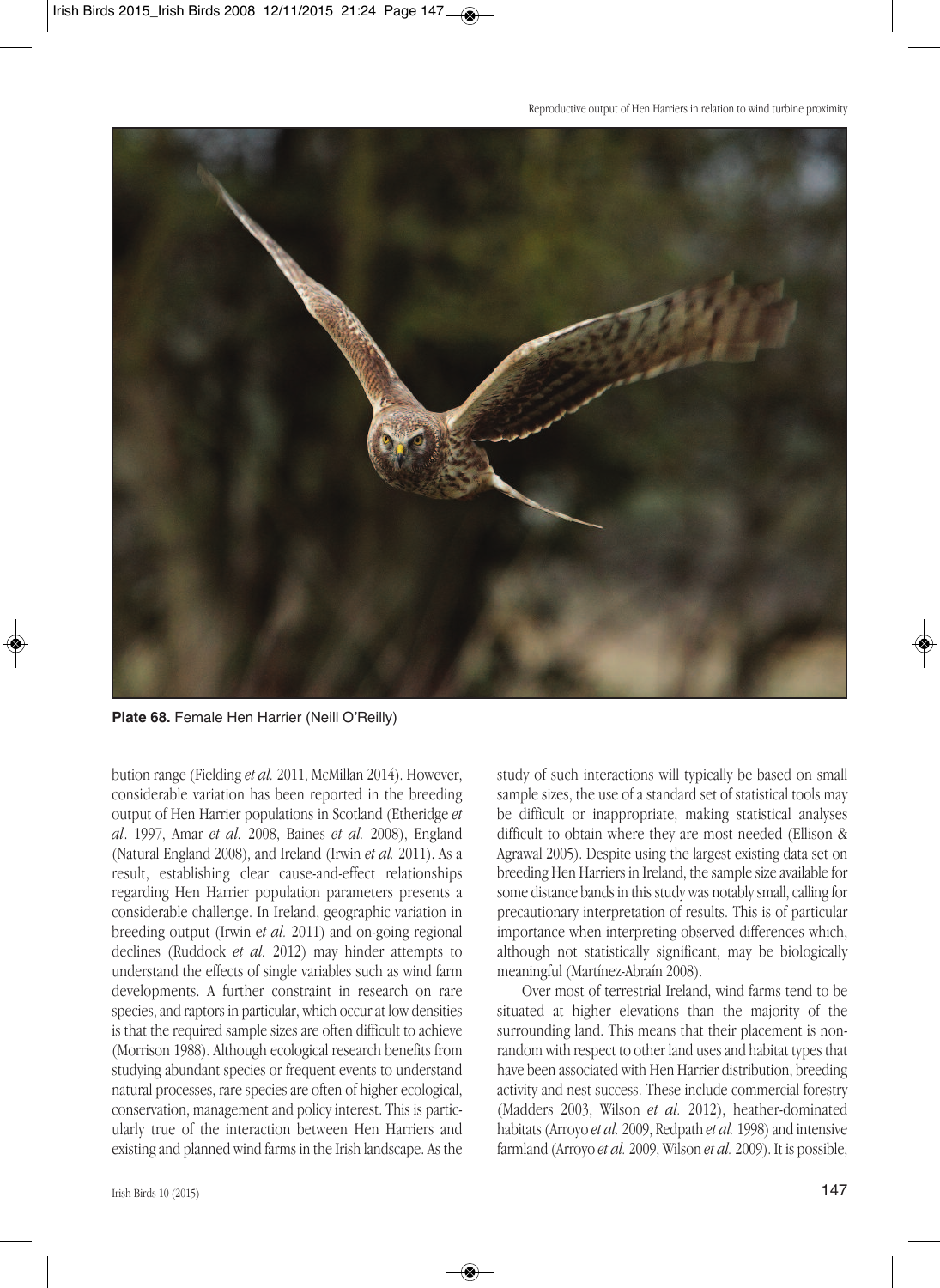D.Fernández-Bellon, S.Irwin, M.Wilson & J.O'Halloran

therefore, that any observed relationships between wind farm proximity and Hen Harrier breeding success, such as those discussed here, may be wholly or partly due to the influence of landscape elements which may be linked to wind farm developments (e.g. changes in land use associated with wind farm construction (Nayak *et al.* 2010) or to other unrelated practices (e.g.agricultural intensification,afforestation or peat extraction) (O'Leary *et al.* 2000, Amar & Redpath 2005).

The information presented here relates to established active wind turbines, and it should be noted that the impacts of wind farm construction on breeding Hen Harriers may be of a substantially different nature. Research on other bird species indicates that the construction phase is probably the most critical aspect of wind farm development, and that effects on bird populations reported at operational wind farms may in fact be the result of declines occurring during the construction period (Douglas *et al.* 2011, Pearce-Higgins *et al.* 2012).Little information is available on the effects of wind farm construction activities on breeding Hen Harriers, although disruption at distances of up to 1 km has been reported (Ruddock & Whitfield 2007). The Bird Sensitivity Mapping tool recently developed by BirdWatch Ireland, provides detailed guidance on conservation and an indication of the areas where Hen Harriers are most sensitive to wind energy development (McGuinness *et al.* 2015).

#### Implications for conservation

Although no statistically significant impact of wind turbines on Hen Harrier breeding performance was detected in the current study, a pattern of reduced nest success and productivity was observed within a 1 km radius of wind turbines. Careful location of wind farms and turbines could mitigate potential negative effects (De Lucas *et al.* 2007), and the findings of this study suggest that the location of Hen Harrier breeding sites should be taken into account at the planning stage of wind farms.

Notwithstanding the limitations discussed above, this study draws upon the most extensive data set available on breeding Hen Harriers in Ireland and improves our understanding of the effects that wind energy development may have on breeding Hen Harriers. However, further work is needed to confirm the extent of these effects. Other lines of research necessary to gain a comprehensive understanding of the overall effects of wind farms on Hen Harriers include studies on the impacts of wind farm construction activities, potential displacement of foraging and nesting Hen Harriers by wind turbines, effects of wind farm developments on Hen Harrier prey availability and abundance, risks of direct mortality by collision with wind turbines, relationships between Hen Harrier breeding success and other potentially confounding landscape variables, and analysis of the effects of wind farm developments at a meta-population scale.

## **Acknowledgements**

The authors wish to thank all landowners who allowed access to study sites for this work, and National Parks and Wildlife Service (NPWS) staff for their contribution to this research. We also thank Barry O'Mahony, Paul Troake, Davey Farrar, DavyWatson, Tony Nagle and Sarah Ingham for assisting with fieldwork. We also thank two anonymous reviewers for useful feedbacks on the first draft of the manuscript. This independent research was funded by several members of the Irish Wind Energy Association, the Department of Agriculture, Food and the Marine, and the National Parks and Wildlife Service. Research was carried out under licence issued by NPWS in accordance with the Wildlife Act, 1976.

#### **References**

- Amar, A., Arroyo, B., Meek, E., Redpath, S. & Riley, H. 2008. Influence of habitat on breeding performance of Hen Harriers *Circus cyaneus* in Orkney. *Ibis* 150: 400-404.
- Amar, A. & Redpath, S. 2005. Habitat use by Hen Harriers *Circus cyaneus* on Orkney: implications of land use change on this declining population. *Ibis* 147: 37-47.
- Arroyo, B., Amar, A., Leckie, F., Buchanan, G.M., Wilson, J.D. & Redpath, S. 2009. Hunting habitat selection by Hen Harriers on moorland: implications forconservation management. *Biological Conservation* 142: 586-596.
- Arroyo, B., Leckie, F., Amar, A., McCluskie, A. & Redpath, S. 2014. Ranging behaviour of Hen Harriers breeding in Special Protection Areas in Scotland. *Bird Study* 61: 48-55.
- Avery, M. & Leslie, R. 2010. *Birds and Forestry.* Poyser, London.
- Baines, D., Redpath, S., Richardson, M. & Thirgood, S. 2008. The direct and indirect effects of predation by Hen Harriers *Circus cyaneus* on trends in breeding birds on a Scottish grouse moor. *Ibis* 150: 27-36.
- Baines, D. & Richardson, M. 2013. Hen Harriers on a Scottish grouse moor: multiple factors predict breeding densityand productivity. *Journal of Applied Ecology* 50: 1397-1405.
- Barton, C., Pollock, C., Norriss, D.W., Nagle, T., Oliver, G.A. & Newton, S. 2006. The second national survey of breeding Hen Harriers *Circus cyaneus* in Ireland 2005. *Irish Birds* 8: 1-20.
- Campedelli, T.,Londi, G., Cutini, S., Sorace, A. & Tellini Florenzano, G. 2014. Raptor displacement due to the construction of a wind farm: preliminary results after the first 2 years since the construction. *Ethology, Ecology and Evolution* 26: 376-391.
- Colhoun, K. & Cummins, S. 2013. Birds of Conservation Concern in Ireland 2014-2019. *Irish Birds* 9: 523-544.
- Dahl, E.L., Bevanger, K., Nygård, T., Røskaft, E. & Stokke, B.G. 2012. Reduced breeding success in White-tailed Eagles at Smøla windfarm, western Norway, is caused by mortality and displacement. *Biological Conservation* 145: 79-85.
- DCENR. 2012. Strategy for renewable energy: 2012–2020. Department of Communications, Energy and Natural Resources, Dublin.
- De Lucas, M., Janss, G.F.E. & Ferrer, M. 2007. *Birds and Wind Farms: risk assessment and mitigation.* Quercus, Madrid.
- Douglas, D.J.T., Bellamy, P.E. & Pearce-Higgins, J.W. 2011. Changes in the abundance and distribution of upland breeding birds at an operational wind farm. *Bird Study* 58: 37-43.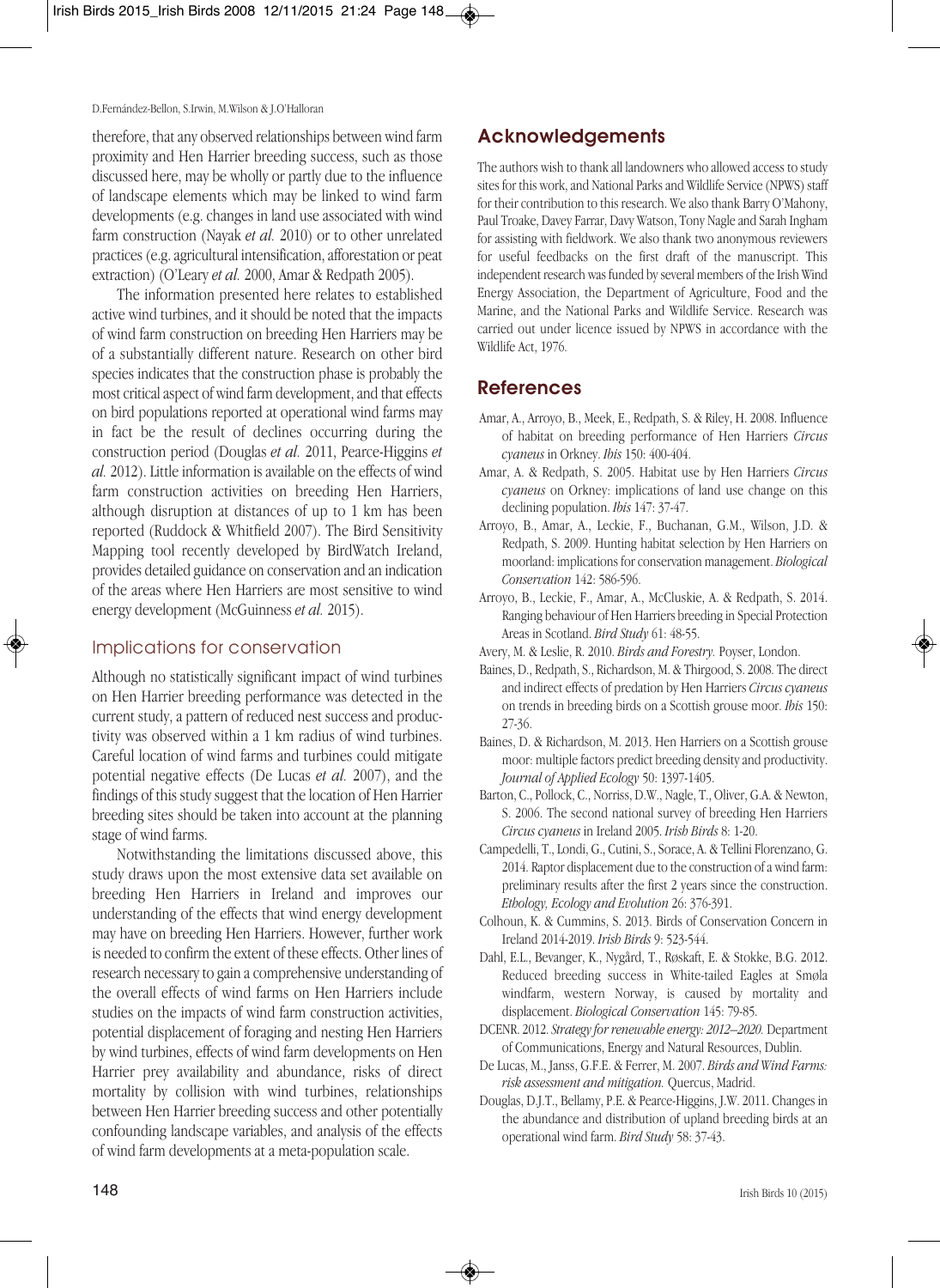- Drewitt, A.L. & Langston, R.H.W. 2006. Assessing the impacts of wind farms on birds. *Ibis* 148: 29-42.
- Ellison, A.M. & Agrawal, A.A. 2005. The statistics of rarity. *Ecology* 86: 1079-1163.
- Etheridge, B., Summers, R. & Green, R. 1997. The effects of illegal killing and destruction of nests by humans on the population dynamics of the Hen Harrier *Circuscyaneus* in Scotland. *Journal of Applied Ecology*: 1081-1105.
- Fennelly, R. 2015. A review of bird strike mortality at Irish onshore windfarms. *In Practice: Bulletin of the Chartered Institute of Ecology and Environmental Management* 88 (June 2015): 24-28.
- Fielding, A., Haworth, P., Whitfield, P., McLeod, D. & Riley, H. 2011. *A Conservation Framework for Hen Harriers in the United Kingdom.* JNCC Report No. 441. Joint Nature Conservation Committee, Peterborough.
- Garvin, J.C., Jennelle, C.S., Drake, D. & Grodsky, S.M. 2011. Response of raptors to a windfarm. *Journal of Applied Ecology* 48: 199-209.
- Hatchett, E.S., Hale, A.M., Bennett, V.J. & Karsten, K.B. 2013. Wind turbines do not negatively affect nest success in the Dickcissel *(Spiza americana). Auk* 130: 520-528.
- Hernández-Pliego, J., de Lucas, M., Muñoz, A-R. & Ferrer, M. 2015. Effects of wind farms on Montagu's Harrier *(Circus pygargus)* in southern Spain. *Biological Conservation* 191: 452-458.
- Howley, M., Holland, M. & O'Rourke, K. 2014. *Renewable energy in Ireland 2012.* Sustainable Energy Authority of Ireland, Dublin.
- Irwin, S., Wilson, M.W., Kelly, T.C., O'Mahony, B., Oliver, G., Troake, P., Ryan, B., Cullen, C., O'Donoghue, B. & O'Halloran, J. 2011. The breeding biology of Hen Harriers *Circus cyaneus* in Ireland over a five year period. *Irish Birds* 9: 165-172.
- Irwin, S., Wilson, M.W., O'Donoghue, B., O'Mahony, B., Kelly, T.C. & O'Halloran, J. 2012. Optimum scenarios for Hen Harrier conser*vation in Ireland.* Final Project Report. Prepared for Deptment of Agriculture, Food and the Marine, Dublin.
- IWEA. 2014. Wind farm details by country. http://www.iwea.com/index.cfm/page/bycounty/id/6. Accessed on 10th September 014.
- Leung, D.Y.C. & Yang, Y. 2012. Wind energy development and its environmental impact: a review. *Renewable and Sustainable Energy Reviews* 16: 1031-1039.
- Madden, B. & Porter, B. 2007. Do wind turbines displace Hen Harriers *Circus cyaneus* from foraging habitat? Preliminary results of a case studyat Derrybrien wind farm, County Galway. *Irish Birds* 8: 231- 236.
- Madders, M. 2003. Hen Harrier *Circus cyaneus* foraging activity in relation to habitat and prey. *Bird Study* 50: 55-60.
- Madders, M. & Whitfield, D.P. 2006. Upland raptors and the assessment of wind farm impacts. *Ibis* 148: 43-56.
- Martínez-Abraín, A. 2008. Statistical significance and biological relevance: a call for a more cautious interpretation of results in ecology. *Acta Oecologia* 34: 9-11.
- Martínez-Abraín, A., Tavecchia, G., Regan, H.M., Jiménez, J., Surroca, M. & Oro, D. 2012. Effects of wind farms and food scarcity on a large scavenging bird species following an epidemic of bovine spongiform encephalopathy. *Journal of Applied Ecology* 49: 109- 117.
- Masden, E.A. 2010. *Assessingthecumulativeimpacts of wind farms on birds.* Ph.D. thesis, University of Glasgow, Glasgow.
- May, R., Reitan, O., Bevanger, K., Lorentsen, S.H. & Nygård, T. 2015. Mitigating wind-turbine induced avian mortality: sensory, aerodynamic and cognitive constraints and options. *Renewable and Sustainable Energy Reviews* 42: 170-181.
- McCluskie, A. 2015. Raptors and wind farms in Scotland. In Redpath, S.M., Gutiérrez, R.J., Wood, K.A., Evely, A. & Young, J.C. (eds). *Conflicts in Conservation*. pp 149-151. Cambridge University Press, Cambridge.
- McGuinness, S., Muldoon, C., Tierney, N., Cummins, S., Murray, A., Egan, S. & Crowe, O. 2015. *Bird sensitivity mapping for wind energy developments and associated infrastructure in the Republic of Ireland*. BirdWatch Ireland, Kilcoole.
- McMillan, R.L. 2014. Hen Harriers: nest failures and predation on Skye. *Scottish Birds* 34: 30-39.
- Morrison, M.L. 1988. Minireview: on sample sizes and reliable information. *Condor*: 275-278.
- Natural England. 2008. *A future for the Hen Harrier in England?* Natural England, United Kingdom.
- Nayak, D., Miller, D., Nolan, A., Smith, P. & Smith, J. 2010. Calculating carbon budgets of wind farms on Scottish peatlands. *Mires and Peat* 4: 1-23.
- Norriss, D.W., Marsh, J., McMahon, D. & Oliver, G.A. 2002. A national survey of breeding Hen Harriers *Circus cyaneus* in Ireland 1998- 2000. *Irish Birds* 7: 1-10.
- Northrup, J.M. & Wittemyer, G. 2013. Characterising the impacts of emerging energy development on wildlife, with an eye towards mitigation. *Ecology Letters* 16: 112-125.
- O'Flynn, W.J. 1983. Population changes of the Hen Harrier in Ireland. *Irish Birds* 2: 337-343.
- OJEU. 2010. EC Directive 2009/147/EC of the European Parliament and of the Council of 30 November 2009 on the conservation of wild birds. *Official Journal of the European Union* L 20 (26 January 2010): 7-25.
- O'Leary, T.N., McCormack, A.G. & Peter Clinch, J. 2000. Afforestation in Ireland—regional differences in attitude. *Land Use Policy* 17: 39-48.
- Pearce-Higgins, J.W., Grand, M.C., Beale, C.M., Buchanan, G.M. & Sim, I.M.W. 2009a. International importance and rivers of change of upland bird populations. In Bonn, A., Allott, T., Hubacek, K. & Stewart, J. (eds). *Drivers of environmental change in the uplands.* pp 209-227. Routledge, Abingdon.
- Pearce-Higgins, J.W., Stephen, L., Langston, R.H., Bainbridge, I.P. & Bullman, R. 2009b. The distribution of breeding birds around upland wind farms*. Journal of Applied Ecology* 46: 1323-1331.
- Pearce-Higgins, J.W., Stephen,L., Douse, A. & Langston, R.H.W. 2012. Greater impacts of wind farms on bird populations during construction than subsequent operation: results of a multi-site and multi-species analysis. *Journal of Applied Ecology* 49: 386- 394.
- Percival, S.M. 2003. B*irds and wind farms in Ireland: a review of potential issues and impact assessment. Ecology Consulting*. http://www.seai.ie/Archive1/Files\_Misc/AssessmentMethodologyB irdsIreland.pdf.
- Redpath, S., Madders, M., Donnelly, E., Anderson, B., Thirgood, S., Martin, A. & McLeod, D. 1998. Nest site selection by Hen Harriers in Scotland. *Bird Study* 45: 51-61.